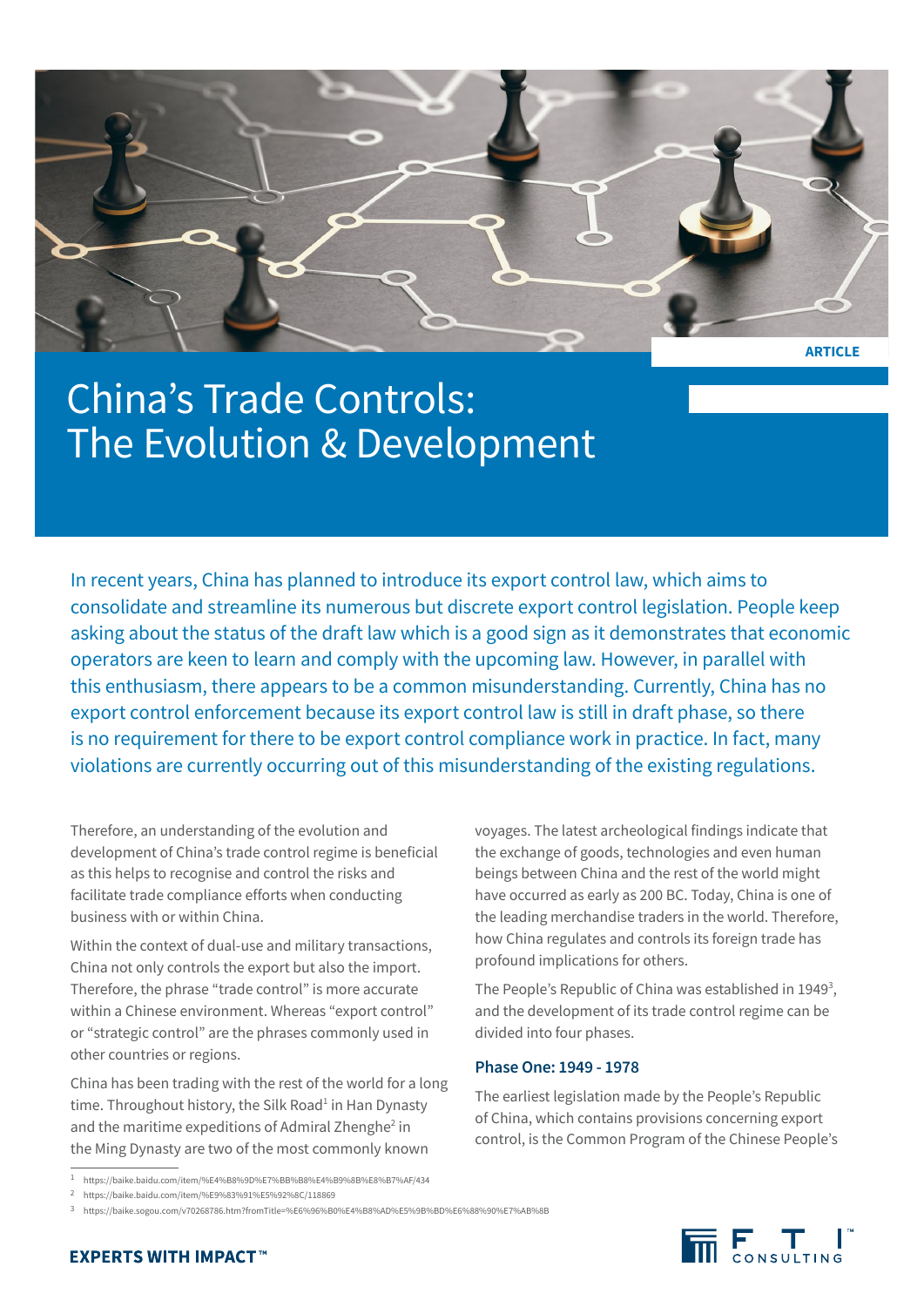Political Consultative Conference<sup>4</sup>, which was adopted on the 29 September 1949.

For example, Article 37<sup>5</sup> of the Common Program deals with Commerce, which states that "all legitimate public and private trade shall be protected. Controls shall be exercised over foreign trade and the policy of trade protection shall be adopted."

In 1950, the central government enacted provisional regulations on the administration of foreign trade<sup>6</sup>, stipulating that "importers and exporters shall obtain licenses/approvals from the Central Government or the provincial foreign trade authorities."7

However, due to a series of social campaigns in the 1950s, this legislation did not play a significant role in the field of export controls. For instance, as a result of the socialist transformation, by the end of 1956, the nationalisation of foreign trade companies had been established.<sup>8</sup> Consequently, foreign trade was monopolised by a number of state-owned enterprises. That way, foreign trade was directly operated by the government and regulated mainly by administrative measures rather than by statutory laws.

## **Phase Two: 1979 - 1993**

On 31 January 1979<sup>9</sup>, the Shekou Industrial Zone of Shenzhen was founded, becoming the first experimental area in China to "open up". That year, four Special Economic Zones (SEZ) were established in South China, namely Shenzhen, Shantou, Xiamen, and Zhuhai. Foreign direct investment and foreign trade was encouraged in the zones where there was more autonomy and less control. For example, a foreign invested company located in a SEZ could be granted the foreign trade right and import raw materials and export finished products freely.

Furthermore, the socialist market economy was defined and tested in China. Gradually and cautiously, the whole of China was in transition from a centrally-planned economy to a market-driven one.

However, the most essential part of a market economy was missing which was a complete and authoritative legal system. On the one hand, the state-owned enterprises were privatised and separated from the government, and on the other hand, unleashed enterprises had to face an institutional legal vacuum in a newly established market economy.

This was particularly true in the field of export controls where administrative instructions ceased while regulatory legislation was not yet ready. Driven by economic goals, missiles, conventional arms, and nuclear technologies were exported by enterprises for profit. In certain cases, China was criticised and blamed by the international community for its proliferation behaviour which had a negative impact on its reputation.

#### **Phase Three: 1994 - 2001**

As described in the second phase, China was confronted with critics and even sanctions from the international community because of its ignorance of an export control regime. In response to these criticisms, China realised that serious measures needed to be enacted in order to change the situation. Therefore, the development of a legal framework for export controls was given top priority.

China enacted its first foreign trade law in 1994 $^{10}$ , and revised the Customs law in  $2000<sup>11</sup>$ , which were two primary pieces of legislation pertaining to export controls.

Other examples include:

- the Regulations on the Administration of Controlled Chemicals in  $1995^{12}$ ;
- the Regulations on the Administration of Arms Export in  $1997^{13}$ ; and
- the Regulations on the Nuclear Export Control in 1997.14

China also attempted to repair its image by improving the openness and transparency of its export controls system. For instance, China for the first time in history published

<sup>4</sup> <https://news.qq.com/a/20111116/000896.htm>

<sup>5</sup> [https://news.qq.com/a/20111116/000896\\_1.htm](https://news.qq.com/a/20111116/000896_1.htm)

<sup>6</sup> <http://history.mofcom.gov.cn/wp-content/uploads/2016/11/1127.png>

<sup>7</sup> [http://history.mofcom.gov.cn/?datum=%e3%80%8a%e5%af%b9%e5%a4%96%e8%b4%b8%e6%98%93%e7%ae%a1%e7%90%86%e6%9a%82%e8%a1%8c%e6%9d%a1%e4%be%8b%e5%ae%9e](http://history.mofcom.gov.cn/?datum=%e3%80%8a%e5%af%b9%e5%a4%96%e8%b4%b8%e6%98%93%e7%ae%a1%e7%90%86%) [%e6%96%bd%e7%bb%86%e5%88%99%e3%80%8b%e4%b8%ad%e5%a4%ae%e4%ba%ba%e6%b0%91%e6%94%bf%e5%ba%9c1](http://history.mofcom.gov.cn/?datum=%e3%80%8a%e5%af%b9%e5%a4%96%e8%b4%b8%e6%98%93%e7%ae%a1%e7%90%86%)

<sup>8</sup> [https://baike.baidu.com/item/%E4%B8%AD%E5%9B%BD%E7%9A%84%E7%A4%BE%E4%BC%9A%E4%B8%BB%E4%B9%89%E6%94%B9%E9%80%A0/15636653?fromtitle=%E7%A4%BE%E4%B-](https://baike.baidu.com/item/%E4%B8%AD%E5%9B%BD%E7%9A%84%E7%A4%BE%E4%BC%9A%E4%B8%BB%E4%B9%89%E6%94%B)[C%9A%E4%B8%BB%E4%B9%89%E6%94%B9%E9%80%A0&fromid=5608039](https://baike.baidu.com/item/%E4%B8%AD%E5%9B%BD%E7%9A%84%E7%A4%BE%E4%BC%9A%E4%B8%BB%E4%B9%89%E6%94%B)

<sup>9</sup> <http://history.mofcom.gov.cn/?specialtwo=ggkfyldwmyyfqh>

<sup>10</sup> [http://www.npc.gov.cn/wxzl/gongbao/2017-02/21/content\\_2007588.htm](http://www.npc.gov.cn/wxzl/gongbao/2017-02/21/content_2007588.htm)

<sup>11</sup> <http://www.customs.gov.cn/customs/302249/302266/302267/1880958/index.html>

<sup>12</sup> [http://www.gov.cn/gongbao/content/2011/content\\_1860782.htm](http://www.gov.cn/gongbao/content/2011/content_1860782.htm)

<sup>13</sup> [http://www.mod.gov.cn/policy/2009-07/14/content\\_3100970.htm](http://www.mod.gov.cn/policy/2009-07/14/content_3100970.htm)

<sup>14</sup> <http://www.mofcom.gov.cn/article/swfg/swfgbf/201101/20110107350738.shtml>